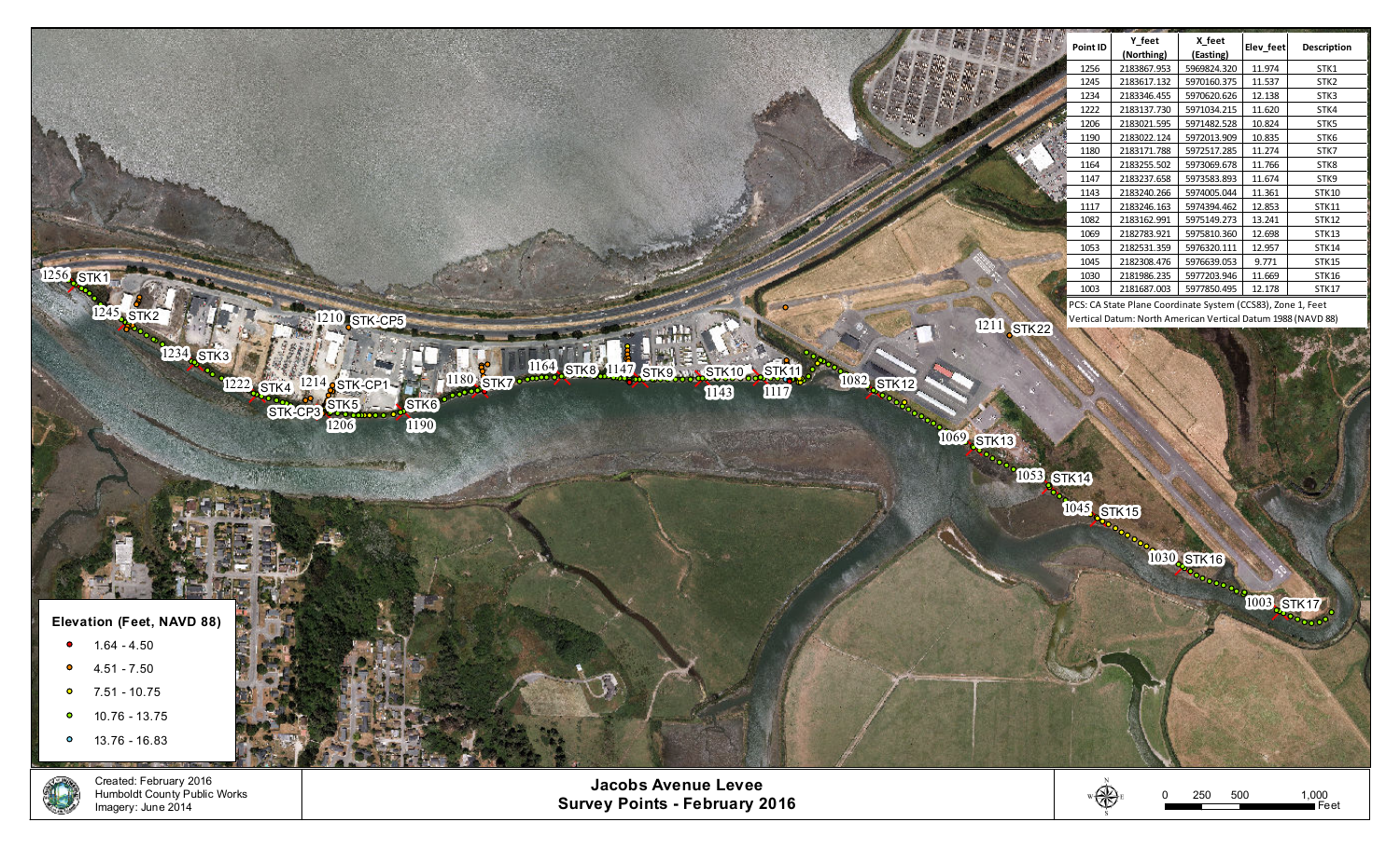| JACOBS LEVEE FINAL POINTS                                                                                         |
|-------------------------------------------------------------------------------------------------------------------|
| 1, 2183867. 997, 5969824. 232, 0. 000, JACOBS AVENUE<br>2, 2183617. 173, 5970160. 284, 0. 000, JACOBS AVENUE      |
| 3, 2183346. 607, 5970620. 558, 0. 000, JACOBS AVENUE                                                              |
| 4, 2183137. 770, 5971034. 271, 0. 000, JACOBS AVENUE                                                              |
| 5, 2183021. 532, 5971482. 419, 0. 000, JACOBS AVENUE                                                              |
| 6, 2183022. 328, 5972013. 768, 0. 000, JACOBS AVENUE                                                              |
| 7, 2183171. 874, 5972517. 099, 0. 000, JACOBS AVENUE<br>8, 2183255. 659, 5973069. 583, 0. 000, JACOBS AVENUE      |
| 9, 2183237. 718, 5973583. 949, 0. 000, JACOBS AVENUE                                                              |
| 10, 2183240. 279, 5974005. 067, 0. 000, JACOBS AVENUE                                                             |
| 11, 2183246. 108, 5974394. 349, 0. 000, JACOBS AVENUE                                                             |
| 12, 2183163. 080, 5975149. 347, 0. 000, AI RPORT<br>13, 2182783. 858, 5975810. 239, 0. 000, AI RPORT              |
| 14, 2182531. 432, 5976320. 139, 0. 000, AI RPORT                                                                  |
| 15, 2182308. 378, 5976638. 958, 0. 000, AI RPORT                                                                  |
| 16, 2181986. 201, 5977203. 884, 0. 000, AI RPORT                                                                  |
| 17, 2181687. 138, 5977850. 587, 0. 000, AI RPORT<br>20, 2183023. 879, 5971481. 155, 11. 030, SET80DSPI KE&SHI NER |
| 21, 2183590. 262, 5970196. 115, 11. 410, SET80DSPI KE&SHI NER                                                     |
| 22, 2183528. 850, 5976054. 659, 6. 290, FDBRASSCAP-LV1180                                                         |
| 23, 2183716. 602, 5974558. 037, 4. 950, SETMAGNAI L&BRASSTAG-HUMCODPW                                             |
| 1003, 2181687. 003, 5977850. 495, 12. 178, STK17                                                                  |
| 1004, 2181679. 324, 5978200. 477, 12. 513, CROWN<br>1005, 2181636. 526, 5978161. 995, 13. 014, CROWN              |
| 1006, 2181613. 722, 5978117. 111, 12. 707, CROWN                                                                  |
| 1007, 2181609. 441, 5978068. 039, 12. 448, CROWN                                                                  |
| 1008, 2181616. 735, 5978019. 228, 12. 009, CROWN                                                                  |
| 1009, 2181633. 407, 5977971. 542, 11. 954, CROWN<br>1010, 2181653. 973, 5977927. 219, 12. 235, CROWN              |
| 1011, 2181675. 639, 5977882. 561, 12. 370, CROWN                                                                  |
| 1012, 2181690. 402, 5977852. 400, 12. 125, CROWN                                                                  |
| 1013, 2181698. 887, 5977835. 100, 11. 990, CROWN                                                                  |
| 1014, 2181717. 848, 5977791. 972, 11. 682, CROWN<br>1015, 2181737. 900, 5977747. 703, 12. 116, CROWN              |
| 1016, 2181759. 694, 5977704. 382, 12. 783, CROWN                                                                  |
| 1017, 2181784. 085, 5977662. 383, 12. 994, CROWN                                                                  |
| 1018, 2181806. 546, 5977617. 872, 12. 907, CROWN                                                                  |
| 1019, 2181801. 233, 5977614. 511, 12. 791, GATE<br>1020, 2181812. 287, 5977620. 067, 12. 162, GATE                |
| 1021, 2181822. 352, 5977569. 980, 12. 552, CROWN                                                                  |
| 1022, 2181840. 845, 5977530. 410, 12. 951, CROWN                                                                  |
| 1023, 2181863. 059, 5977478. 580, 12. 119, CROWN                                                                  |
| 1024, 2181877. 063, 5977432. 482, 10. 987, CROWN<br>1025, 2181891. 463, 5977387. 279, 10. 804, CROWN              |
| 1026, 2181907. 472, 5977342. 971, 11. 169, CROWN                                                                  |
| 1027, 2181930. 311, 5977300. 806, 11. 675, CROWN                                                                  |
| 1028, 2181952. 960, 5977260. 524, 11. 567, CROWN                                                                  |
| 1029, 2181976. 345, 5977219. 950, 11. 462, CROWN<br>1030, 2181986. 235, 5977203. 946, 11. 669, STK16              |
| 1031, 2181999. 774, 5977178. 298, 11. 645, CROWN                                                                  |
| 1032, 2182022. 884, 5977135. 383, 11. 312, CROWN                                                                  |
| 1033, 2182046. 294, 5977091. 603, 10. 796, CROWN                                                                  |
| 1034, 2182069. 661, 5977047. 524, 10. 462, CROWN<br>1035, 2182095. 775, 5977005. 898, 10. 563, CROWN              |
| 1036, 2182121. 927, 5976968. 022, 10. 398, CROWN                                                                  |
| 1037, 2182145. 147, 5976925. 075, 10. 162, CROWN                                                                  |
| 1038, 2182169. 458, 5976883. 659, 10. 150, CROWN                                                                  |
| 1039, 2182193. 683, 5976842. 076, 9. 871, CROWN                                                                   |
| 1040, 2182218. 201, 5976799. 950, 9. 757, CROWN<br>1041, 2182242. 129, 5976757. 107, 9. 710, CROWN                |
| 1042, 2182266. 224, 5976716. 122, 9. 667, CROWN                                                                   |
| 1043, 2182289. 364, 5976674. 437, 9. 582, CROWN                                                                   |
| 1044, 2182312. 539, 5976635. 240, 9. 837, CROWN                                                                   |
| Page 1                                                                                                            |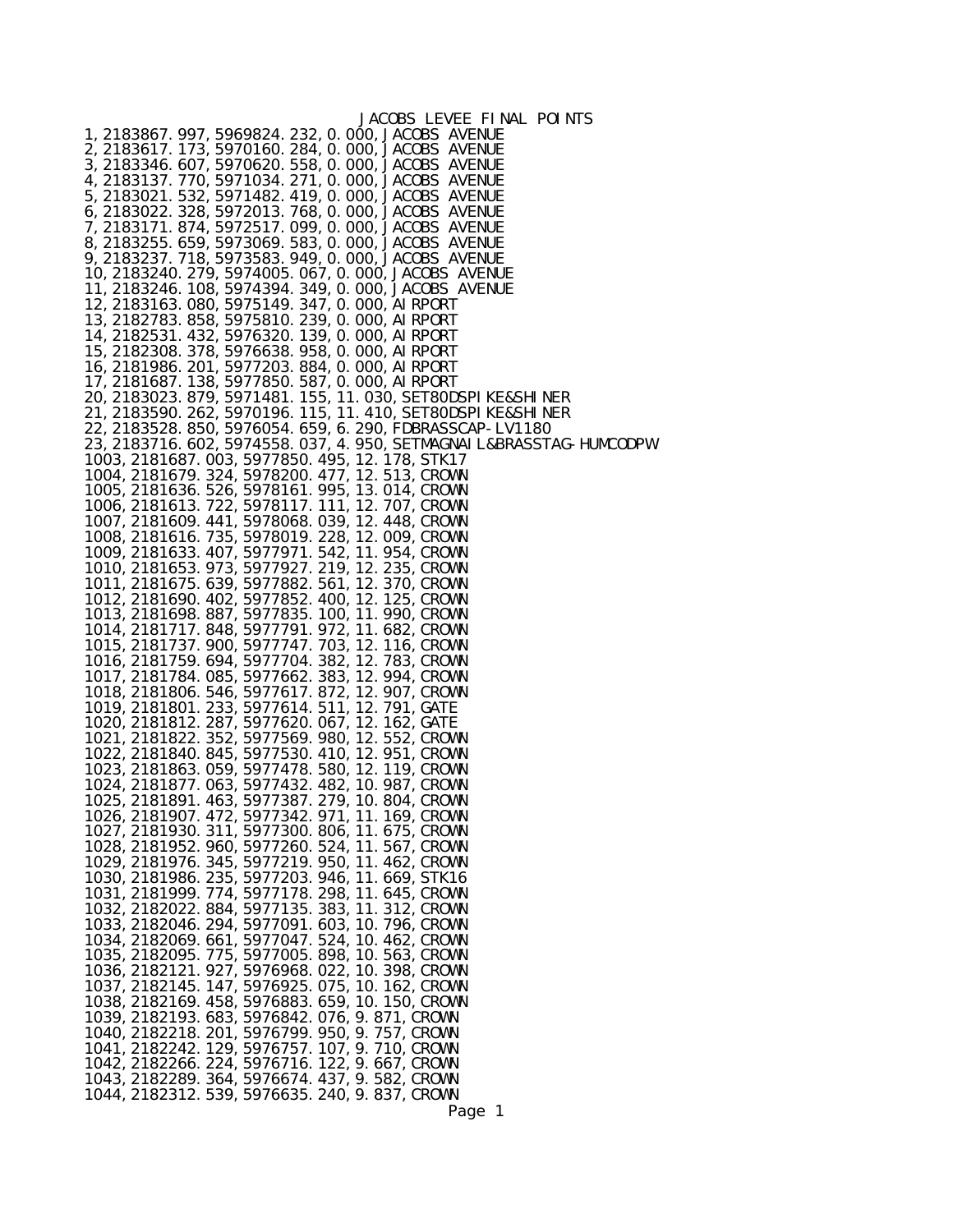| 1045, 2182308. 476, 5976639. 053, 9. 771, STK15<br>1046, 2182335. 506, 5976594. 396, 10. 311, CROWN                                                      |  |        | JACOBS LEVEE FINAL POINTS |
|----------------------------------------------------------------------------------------------------------------------------------------------------------|--|--------|---------------------------|
| 1047, 2182358. 495, 5976553. 715, 11. 505, CROWN<br>1048, 2182381. 934, 5976512. 038, 11. 707, CROWN                                                     |  |        |                           |
| 1049, 2182406. 164, 5976470. 620, 12. 655, CROWN<br>1050, 2182429. 629, 5976428. 927, 12. 673, CROWN                                                     |  |        |                           |
| 1051, 2182454. 339, 5976386. 298, 12. 611, CROWN<br>1052, 2182481. 292, 5976343. 423, 13. 284, CROWN                                                     |  |        |                           |
| 1053, 2182531. 359, 5976320. 111, 12. 957, STK14<br>1054, 2182514. 834, 5976320. 268, 13. 098, CROWN                                                     |  |        |                           |
| 1055, 2182527. 118, 5976310. 880, 12. 806, CROWN<br>1056, 2182574. 602, 5976277. 770, 12. 161, CROWN<br>1057, 2182598. 280, 5976237. 488, 11. 572, CROWN |  |        |                           |
| 1058, 2182600. 612, 5976202. 997, 11. 755, CROWN<br>1059, 2182598. 427, 5976164. 283, 11. 907, CROWN                                                     |  |        |                           |
| 1060, 2182609. 808, 5976121. 524, 12. 357, CROWN<br>1061, 2182634. 055, 5976076. 697, 12. 209, CROWN                                                     |  |        |                           |
| 1062, 2182659. 658, 5976032. 138, 12. 452, CROWN<br>1063, 2182684. 645, 5975985. 191, 12. 815, CROWN                                                     |  |        |                           |
| 1064, 2182708. 609, 5975942. 114, 12. 750, CROWN<br>1065, 2182735. 398, 5975897. 219, 11. 751, CROWN                                                     |  |        |                           |
| 1066, 2182760. 606, 5975854. 002, 12. 422, CROWN<br>1067, 2182789. 090, 5975805. 307, 12. 675, CROWN<br>1068, 2182816. 041, 5975759. 930, 12. 448, CROWN |  |        |                           |
| 1069, 2182783. 921, 5975810. 360, 12. 698, STK13<br>1070, 2182839. 217, 5975720. 605, 12. 571, CROWN                                                     |  |        |                           |
| 1071, 2182864. 640, 5975678. 065, 12. 123, CROWN<br>1072, 2182890. 921, 5975632. 504, 12. 020, CROWN                                                     |  |        |                           |
| 1073, 2182914. 152, 5975589. 312, 12. 230, CROWN<br>1074, 2182939. 458, 5975546. 225, 12. 613, CROWN                                                     |  |        |                           |
| 1075, 2182963. 398, 5975504. 773, 12. 839, CROWN<br>1076, 2182985. 808, 5975464. 539, 12. 504, CROWN<br>1077, 2183010. 477, 5975423. 163, 12. 568, CROWN |  |        |                           |
| 1078, 2183035. 548, 5975379. 690, 12. 156, CROWN<br>1079, 2183057. 693, 5975342. 775, 12. 434, CROWN-GATE5                                               |  |        |                           |
| 1080, 2183053. 360, 5975340. 388, 12. 596, FENCE AP<br>1081, 2183079. 396, 5975353. 510, 9. 505, FENCE AP                                                |  |        |                           |
| 1082, 2183162. 991, 5975149. 273, 13. 241, STK12<br>1083, 2183080. 582, 5975297. 516, 12. 756, CROWN                                                     |  |        |                           |
| 1084, 2183105. 764, 5975253. 091, 13. 089, CROWN<br>1085, 2183131. 993, 5975205. 865, 13. 275, CROWN<br>1086, 2183156. 375, 5975161. 584, 13. 199, CROWN |  |        |                           |
| 1087, 2183164. 247, 5975147. 139, 13. 312, CROWN<br>1088, 2183189. 487, 5975103. 709, 13. 726, CROWN                                                     |  |        |                           |
| 1089, 2183217. 547, 5975056. 609, 13. 420, CROWN<br>1090, 2183241. 551, 5975011. 789, 13. 193, CROWN                                                     |  |        |                           |
| 1091, 2183266. 696, 5974967. 743, 12. 940, CROWN<br>1092, 2183291. 075, 5974924. 307, 12. 555, CROWN<br>1093, 2183313. 521, 5974887. 447, 12. 616, CROWN |  |        |                           |
| 1094, 2183337. 274, 5974846. 220, 12. 613, CROWN<br>1095, 2183354. 521, 5974816. 106, 13. 149, CROWN                                                     |  |        |                           |
| 1096, 2183363. 868, 5974791. 221, 12. 852, CROWN<br>1097, 2183365. 691, 5974789. 739, 12. 778, CROWN<br>1098, 2183390. 451, 5974746. 687, 12. 394, CROWN |  |        |                           |
| 1099, 2183415. 305, 5974703. 324, 11. 445, CROWN                                                                                                         |  |        |                           |
| 1100, 2183362. 474, 5974790. 559, 12. 792, CROWN<br>1101, 2183344. 581, 5974775. 592, 10. 475, CROWN<br>1102, 2183303. 446, 5974742. 296, 10. 957, CROWN |  |        |                           |
| 1103, 2183257. 412, 5974710. 503, 11. 171, CROWN<br>1104, 2183226. 292, 5974677. 831, 10. 814, CROWN                                                     |  |        |                           |
| 1105, 2183227. 700, 5974655. 292, 11. 346, CROWN<br>1106, 2183236. 207, 5974615. 437, 10. 964, CROWN. AT. FENCE                                          |  |        |                           |
| 1107, 2183216. 501, 5974645. 052, 10. 342, CNC. WALL. EDGE                                                                                               |  | Page 2 |                           |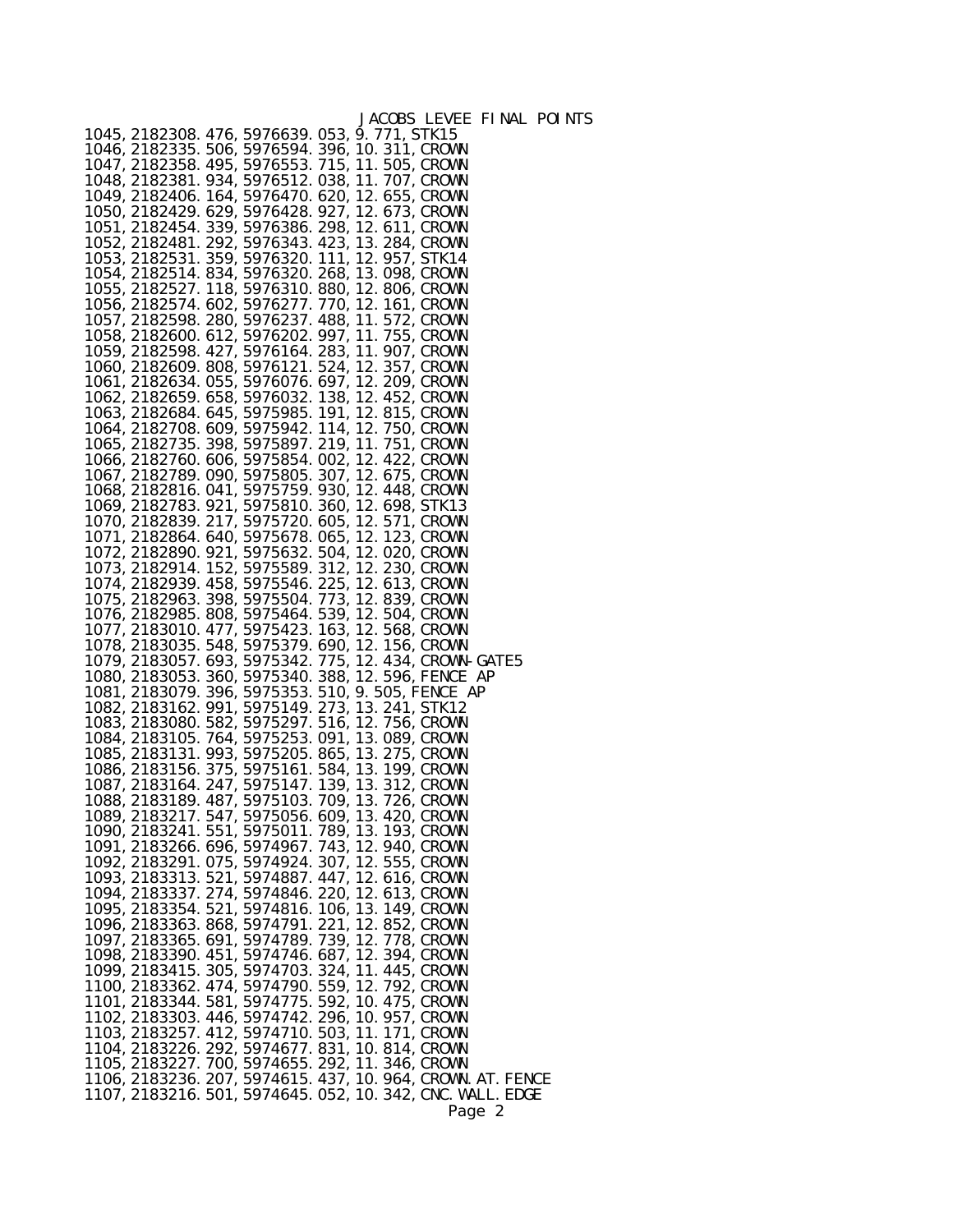|                                                                                                      | JACOBS LEVEE FINAL POINTS                                        |
|------------------------------------------------------------------------------------------------------|------------------------------------------------------------------|
| 1108, 2183213. 687, 5974658. 979, 10. 376, CNC. WALL. EDGE                                           |                                                                  |
| 1109, 2183239. 090, 5974664. 075, 10. 113, CNC. WALL. EDGE                                           |                                                                  |
| 1110, 2183241. 537, 5974650. 557, 10. 160, CNC. WALL. EDGE                                           |                                                                  |
| 1111, 2183236. 698, 5974604. 707, 13. 717, CROWN                                                     |                                                                  |
| 1113, 2183237. 689, 5974558. 726, 13. 843, CROWN                                                     | 1112, 2183242. 397, 5974558. 880, 13. 720, LATH. CGI. DRI LLHOLE |
| 1114, 2183239. 075, 5974509. 237, 13. 448, CROWN                                                     |                                                                  |
| 1115, 2183241. 410, 5974460. 684, 13. 314, CROWN                                                     |                                                                  |
| 1116, 2183244. 305, 5974410. 733, 13. 051, CROWN                                                     |                                                                  |
| 1117, 2183246. 163, 5974394. 462, 12. 853, STK11                                                     |                                                                  |
| 1125, 2183243. 743, 5974100. 395, 11. 447, CROWN. GATE                                               |                                                                  |
| 1126, 2183245. 661, 5974394. 014, 12. 628, CROWN                                                     |                                                                  |
| 1127, 2183243. 426, 5974362. 908, 12. 220, CROWN                                                     |                                                                  |
| 1128, 2183241. 742, 5974310. 946, 12. 222, CROWN                                                     |                                                                  |
| 1129, 2183243. 044, 5974260. 313, 11. 823, CROWN                                                     |                                                                  |
| 1130, 2183242. 975, 5974207. 455, 10. 929, CROWN                                                     |                                                                  |
| 1131, 2183243. 072, 5974158. 951, 11. 378, CROWN                                                     |                                                                  |
| 1132, 2183242. 958, 5974108. 634, 11. 303, CROWN<br>1133, 2183241. 580, 5974054. 432, 11. 803, CROWN |                                                                  |
| 1134, 2183240. 004, 5974029. 569, 11. 054, CROWN                                                     |                                                                  |
| 1135, 2183239. 083, 5973977. 414, 11. 179, CROWN                                                     |                                                                  |
| 1136, 2183237. 572, 5973926. 787, 11. 440, CROWN                                                     |                                                                  |
| 1137, 2183236. 126, 5973875. 339, 11. 222, CROWN                                                     |                                                                  |
| 1138, 2183235. 453, 5973824. 796, 11. 397, CROWN                                                     |                                                                  |
| 1139, 2183236. 340, 5973774. 051, 11. 445, CROWN                                                     |                                                                  |
| 1140, 2183235. 220, 5973723. 572, 11. 348, CROWN                                                     |                                                                  |
| 1141, 2183235. 032, 5973687. 260, 10. 869, CROWN                                                     |                                                                  |
|                                                                                                      | 1142, 2183237. 749, 5973687. 046, 10. 656, LATH. CGI. DRILL HOLE |
| 1143, 2183240. 266, 5974005. 044, 11. 361, STK10                                                     |                                                                  |
| 1144, 2183233. 163, 5973673. 143, 10. 900, CROWN. END. TRAIL                                         |                                                                  |
| 1145, 2183233. 850, 5973616. 654, 10. 979, CROWN<br>1146, 2183235. 304, 5973586. 239, 11. 461, CROWN |                                                                  |
| 1147, 2183237. 658, 5973583. 893, 11. 674, STK9                                                      |                                                                  |
| 1149, 2183234. 506, 5973557. 064, 11. 526, CROWN                                                     |                                                                  |
| 1150, 2183234. 833, 5973532. 502, 11. 715, CROWN                                                     |                                                                  |
| 1151, 2183238. 422, 5973506. 102, 11. 857, CROWN                                                     |                                                                  |
| 1152, 2183243. 390, 5973484. 287, 12. 273, CROWN                                                     |                                                                  |
| 1153, 2183244. 136, 5973455. 245, 11. 992, CROWN                                                     |                                                                  |
| 1154, 2183247. 519, 5973433. 108, 11. 875, CROWN                                                     |                                                                  |
| 1155, 2183250. 042, 5973414. 424, 12. 056, CROWN                                                     |                                                                  |
| 1156, 2183254. 868, 5973380. 731, 11. 548, CROWN<br>1157, 2183256. 787, 5973354. 720, 11. 080, CROWN |                                                                  |
| 1158, 2183257. 021, 5973327. 910, 11. 127, CROWN                                                     |                                                                  |
| 1159, 2183256, 571, 5973287, 691, 11, 999, CROWN                                                     |                                                                  |
| 1160, 2183265. 440, 5973227. 374, 11. 464, CROWN                                                     |                                                                  |
| 1161, 2183261. 378, 5973187. 649, 11. 557, CROWN                                                     |                                                                  |
| 1162, 2183258. 908, 5973133. 595, 11. 494, CROWN                                                     |                                                                  |
| 1163, 2183254. 130, 5973076. 998, 11. 874, CROWN                                                     |                                                                  |
| 1164, 2183255. 502, 5973069. 678, 11. 766, STK8                                                      |                                                                  |
| 1165, 2183249. 140, 5973021. 708, 11. 578, CROWN                                                     |                                                                  |
| 1166, 2183246. 846, 5972965. 152, 11. 488, CROWN                                                     |                                                                  |
| 1167, 2183246. 282, 5972933. 309, 11. 500, CROWN<br>1168, 2183245. 114, 5972902. 143, 11. 796, CROWN |                                                                  |
| 1169, 2183241. 162, 5972872. 253, 11. 503, CROWN                                                     |                                                                  |
| 1170, 2183234. 708, 5972843. 078, 11. 108, CROWN                                                     |                                                                  |
| 1171, 2183224. 799, 5972788. 446, 11. 186, CROWN                                                     |                                                                  |
| 1172, 2183213. 190, 5972733. 521, 11. 190, CROWN                                                     |                                                                  |
| 1173, 2183200. 112, 5972673. 589, 11. 310, CROWN-ENDTRAIL                                            |                                                                  |
| 1174, 2183184. 542, 5972610. 543, 11. 594, CROWN                                                     |                                                                  |
| 1175, 2183168. 996, 5972555. 373, 12. 032, CROWN                                                     |                                                                  |
| 1176, 2183168. 127, 5972555. 669, 11. 849, CROWN                                                     |                                                                  |
| 1177, 2183164. 870, 5972511. 890, 12. 240, CROWN<br>1178, 2183157. 130, 5972463. 353, 12. 152, CROWN |                                                                  |
|                                                                                                      | Page 3                                                           |
|                                                                                                      |                                                                  |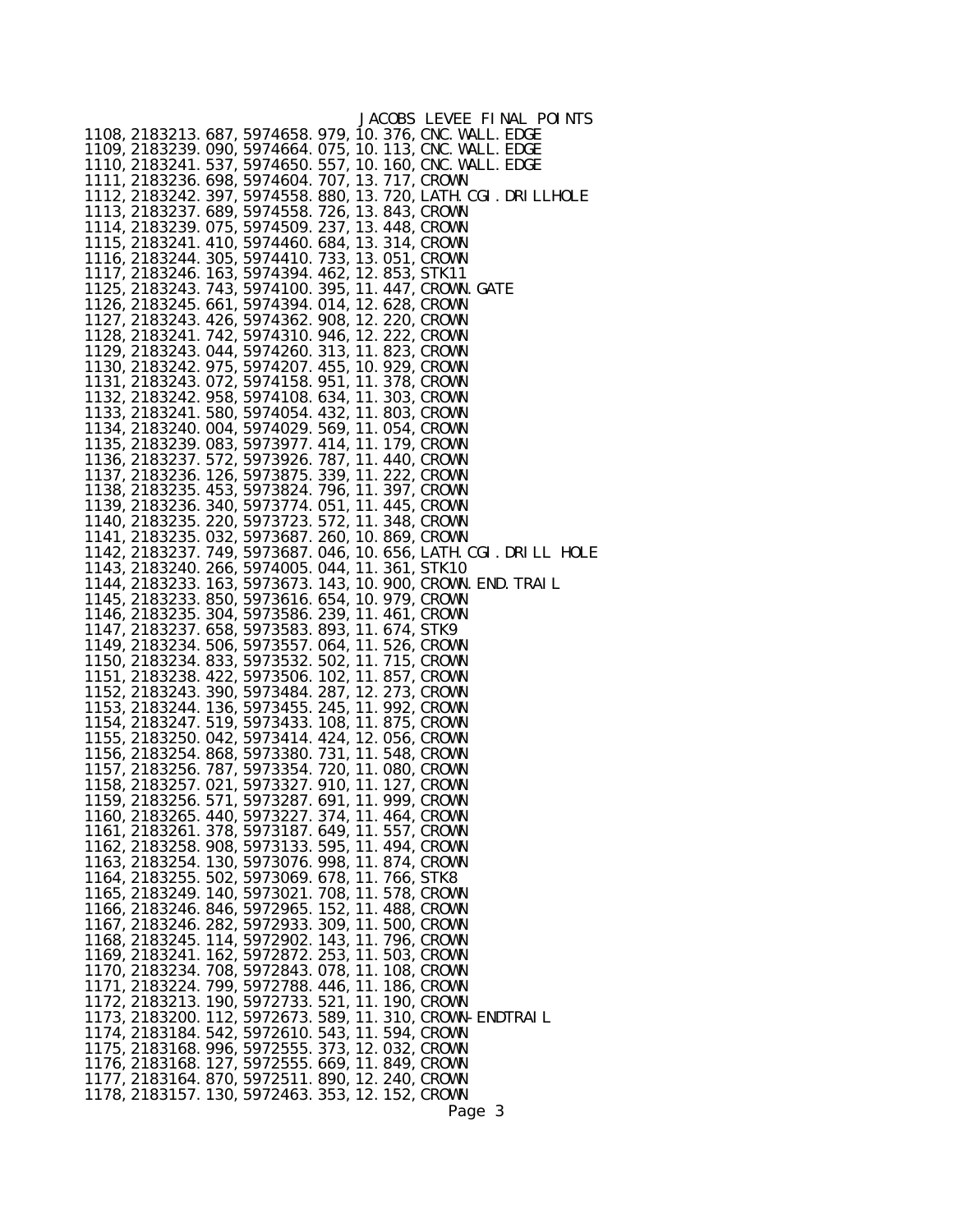|                                                  |                                                                                                        |  | JACOBS LEVEE FINAL                                                                                                   |  |
|--------------------------------------------------|--------------------------------------------------------------------------------------------------------|--|----------------------------------------------------------------------------------------------------------------------|--|
|                                                  | 1179, 2183149. 658, 5972426. 728, 11. 961, CROWN                                                       |  |                                                                                                                      |  |
|                                                  | 1180, 2183171. 788, 5972517. 285, 11. 274, STK7                                                        |  |                                                                                                                      |  |
|                                                  | 1181, 2183146. 425, 5972417. 141, 11. 896, CROWN                                                       |  |                                                                                                                      |  |
|                                                  | 1182, 2183138. 375, 5972384. 859, 11. 884, CROWN                                                       |  |                                                                                                                      |  |
|                                                  | 1183, 2183126. 486, 5972339. 796, 11. 498, CROWN                                                       |  |                                                                                                                      |  |
|                                                  | 1184, 2183103. 728, 5972289. 662, 11. 469, CROWN                                                       |  |                                                                                                                      |  |
|                                                  | 1185, 2183083. 124, 5972240. 278, 11. 466, CROWN                                                       |  |                                                                                                                      |  |
|                                                  | 1186, 2183064. 206, 5972191. 502, 10. 783, CROWN                                                       |  |                                                                                                                      |  |
|                                                  | 1187, 2183043. 029, 5972131. 117, 11. 772, CROWN                                                       |  |                                                                                                                      |  |
|                                                  | 1188, 2183033. 523, 5972092. 130, 10. 826, CROWN                                                       |  |                                                                                                                      |  |
|                                                  | 1189, 2183027. 282, 5972067. 784, 11. 168, CROWN                                                       |  |                                                                                                                      |  |
|                                                  | 1190, 2183022. 124, 5972013. 909, 10. 835, STK6                                                        |  |                                                                                                                      |  |
|                                                  |                                                                                                        |  |                                                                                                                      |  |
|                                                  | 1191, 2183012. 714, 5971995. 958, 11. 705, CROWN<br>1192, 2183001. 640, 5971946. 937, 10. 636, CROWN   |  |                                                                                                                      |  |
|                                                  |                                                                                                        |  |                                                                                                                      |  |
|                                                  | 1193, 2182993. 737, 5971877. 140, 11. 098, CROWN                                                       |  |                                                                                                                      |  |
|                                                  | 1194, 2182993. 764, 5971827. 062, 11. 030, CROWN<br>1195, 2182993. 367, 5971785. 369, 10. 715, CROWN   |  |                                                                                                                      |  |
|                                                  |                                                                                                        |  |                                                                                                                      |  |
|                                                  | 1196, 2182992. 840, 5971755. 876, 10. 723, CROWN                                                       |  |                                                                                                                      |  |
|                                                  | 1197, 2182992. 442, 5971733. 570, 11. 444, CROWN<br>1198, 2182992. 457, 5971711. 810, 11. 588, CROWN   |  |                                                                                                                      |  |
|                                                  |                                                                                                        |  |                                                                                                                      |  |
|                                                  | 1199, 2182996. 599, 5971678. 453, 11. 374, CROWN                                                       |  |                                                                                                                      |  |
|                                                  |                                                                                                        |  |                                                                                                                      |  |
|                                                  | 1200, 2183003. 837, 5971628. 757, 11. 390, CROWN<br>1201, 2183012. 183, 5971572. 062, 11. 200, CROWN   |  |                                                                                                                      |  |
|                                                  | 1202, 2183009. 386, 5971522. 943, 10. 932, FDPI PE                                                     |  |                                                                                                                      |  |
|                                                  |                                                                                                        |  |                                                                                                                      |  |
|                                                  |                                                                                                        |  | 1203, 2183014. 270, 5971524. 400, 11. 180, CROWN. FENCE<br>1204, 2183024. 815, 5971423. 628, 13. 236, FD. PI PE. TOP |  |
|                                                  |                                                                                                        |  |                                                                                                                      |  |
|                                                  | 1205, 2183020. 320, 5971481. 123, 10. 917, CROWN                                                       |  |                                                                                                                      |  |
|                                                  | 1206, 2183021. 595, 5971482. 528, 10. 824, STK5<br>1207, 2183026. 129, 5971433. 104, 11. 137, CROWN    |  |                                                                                                                      |  |
|                                                  |                                                                                                        |  |                                                                                                                      |  |
| 1208, 2183034. 379, 5971381. 557, 10. 397, CROWN |                                                                                                        |  |                                                                                                                      |  |
|                                                  |                                                                                                        |  |                                                                                                                      |  |
|                                                  |                                                                                                        |  |                                                                                                                      |  |
|                                                  |                                                                                                        |  | 1209, 2183043. 658, 5971325. 982, 10. 503, CROWN-FENCE<br>1210, 2183584. 981, 5971647. 262, 5. 448, STK-CP5          |  |
|                                                  | 1211, 2183528. 811, 5976054. 659, 6. 216, STK22                                                        |  |                                                                                                                      |  |
|                                                  |                                                                                                        |  |                                                                                                                      |  |
|                                                  | 1212, 2183097. 873, 5971358. 046, 5. 988, STK-CP2<br>1213, 2183108. 935, 5971395. 315, 6. 457, STK-CP3 |  |                                                                                                                      |  |
|                                                  |                                                                                                        |  |                                                                                                                      |  |
|                                                  | 1214, 2183152. 674, 5971542. 320, 5. 848, STK-CP1                                                      |  |                                                                                                                      |  |
|                                                  |                                                                                                        |  |                                                                                                                      |  |
|                                                  | 1215, 2183046. 710, 5971312. 127, 10. 909, CROWN<br>1216, 2183063. 825, 5971260. 131, 11. 540, CROWN   |  |                                                                                                                      |  |
|                                                  | 1217, 2183073. 131, 5971233. 404, 11. 755, CROWN                                                       |  |                                                                                                                      |  |
|                                                  |                                                                                                        |  |                                                                                                                      |  |
|                                                  | 1218, 2183083. 890, 5971204. 041, 11. 470, CROWN<br>1219, 2183097. 294, 5971164. 154, 11. 533, CROWN   |  |                                                                                                                      |  |
|                                                  | 1220, 2183109. 207, 5971112. 467, 11. 347, CROWN                                                       |  |                                                                                                                      |  |
|                                                  | 1221, 2183125. 222, 5971063. 465, 11. 633, CROWN                                                       |  |                                                                                                                      |  |
|                                                  | 1222, 2183137. 730, 5971034. 215, 11. 620, STK4                                                        |  |                                                                                                                      |  |
|                                                  | 1223, 2183143. 045, 5971013. 244, 11. 761, CROWN                                                       |  |                                                                                                                      |  |
|                                                  | 1224, 2183164. 240, 5970977. 397, 12. 049, CROWN                                                       |  |                                                                                                                      |  |
|                                                  | 1225, 2183184. 890, 5970934. 697, 11. 608, CROWN                                                       |  |                                                                                                                      |  |
|                                                  | 1226, 2183203. 651, 5970895. 163, 10. 880, CROWN                                                       |  |                                                                                                                      |  |
|                                                  | 1227, 2183218. 087, 5970853. 961, 11. 139, CROWN                                                       |  |                                                                                                                      |  |
|                                                  | 1228, 2183241. 738, 5970799. 997, 11. 445, CROWN                                                       |  |                                                                                                                      |  |
|                                                  | 1229, 2183270. 649, 5970741. 406, 11. 882, CROWN                                                       |  |                                                                                                                      |  |
|                                                  | 1230, 2183294. 133, 5970705. 236, 11. 412, CROWN                                                       |  |                                                                                                                      |  |
|                                                  | 1231, 2183335. 761, 5970634. 128, 12. 263, CROWN                                                       |  |                                                                                                                      |  |
|                                                  |                                                                                                        |  |                                                                                                                      |  |
|                                                  | 1232, 2183353. 704, 5970601. 547, 10. 767, CROWN                                                       |  |                                                                                                                      |  |
|                                                  | 1233, 2183381. 931, 5970553. 343, 11. 374, CROWN                                                       |  |                                                                                                                      |  |
|                                                  | 1234, 2183346. 455, 5970620. 626, 12. 138, STK3                                                        |  |                                                                                                                      |  |
|                                                  | 1235, 2183409. 252, 5970500. 173, 11. 888, CROWN                                                       |  |                                                                                                                      |  |
|                                                  | 1236, 2183436. 659, 5970449. 507, 11. 963, CROWN                                                       |  |                                                                                                                      |  |
|                                                  | 1237, 2183471. 363, 5970404. 208, 11. 795, CROWN                                                       |  |                                                                                                                      |  |
|                                                  | 1238, 2183494. 870, 5970362. 963, 11. 954, CROWN                                                       |  |                                                                                                                      |  |
|                                                  | 1239, 2183503. 585, 5970346. 785, 11. 248, CROWN                                                       |  |                                                                                                                      |  |
|                                                  | 1240, 2183529. 051, 5970298. 061, 11. 548, CROWN<br>1241, 2183553. 064, 5970260. 652, 11. 357, CROWN   |  |                                                                                                                      |  |

POI NTS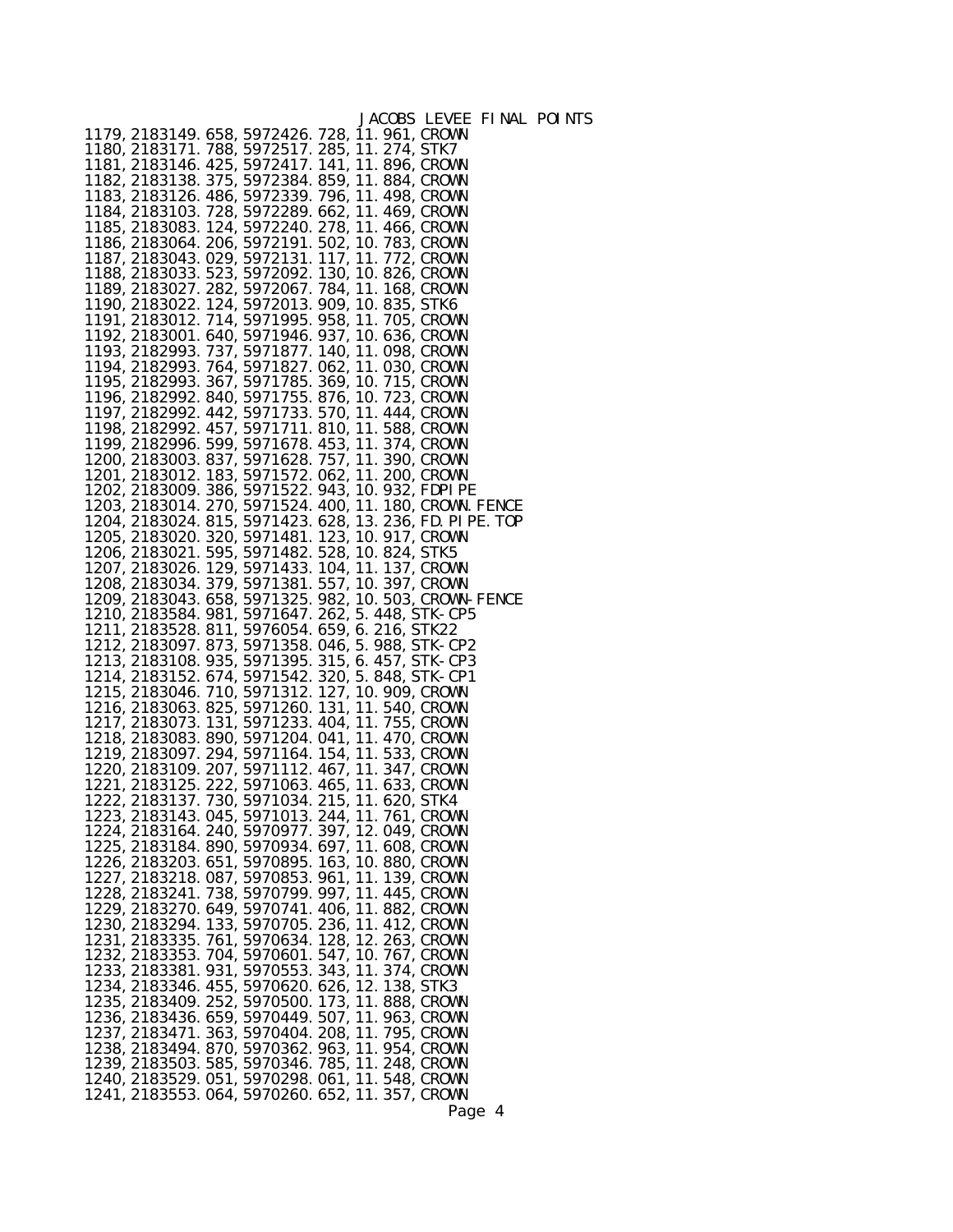|                                                                                                      | JACOBS LEVEE FINAL POINTS                                                  |
|------------------------------------------------------------------------------------------------------|----------------------------------------------------------------------------|
| 1242, 2183575. 973, 5970219. 541, 11. 746, CROWN                                                     |                                                                            |
| 1243, 2183602. 581, 5970179. 617, 11. 973, CROWN                                                     |                                                                            |
| 1244, 2183617. 748, 5970157. 338, 11. 623, CROWN                                                     |                                                                            |
| 1245, 2183617. 132, 5970160. 375, 11. 537, STK2                                                      |                                                                            |
| 1246, 2183633. 709, 5970130. 384, 11. 769, CROWN                                                     |                                                                            |
| 1247, 2183651. 433, 5970096. 532, 11. 566, CROWN                                                     |                                                                            |
| 1248, 2183684. 167, 5970050. 131, 11. 729, CROWN                                                     |                                                                            |
| 1249, 2183708. 343, 5970018. 621, 12. 008, CROWN                                                     |                                                                            |
| 1250, 2183733. 648, 5969990. 221, 11. 429, CROWN                                                     |                                                                            |
| 1251, 2183775. 010, 5969950. 516, 12. 254, CROWN                                                     |                                                                            |
| 1252, 2183806. 380, 5969920. 949, 12. 489, CROWN<br>1253, 2183806. 362, 5969920. 984, 12. 499, CROWN |                                                                            |
| 1254, 2183828. 357, 5969893. 295, 11. 643, CROWN                                                     |                                                                            |
| 1255, 2183841. 507, 5969867. 907, 12. 126, CROWN                                                     |                                                                            |
| 1256, 2183867. 953, 5969824. 320, 11. 974, STK1                                                      |                                                                            |
| 1257, 2183876. 433, 5969810. 687, 11. 898, CROWN                                                     |                                                                            |
| 1258, 2183896. 866, 5969782. 979, 12. 094, CROWN                                                     |                                                                            |
| 1259, 2183919. 119, 5969735. 874, 11. 110, CROWN                                                     |                                                                            |
| 1260, 2183926. 680, 5969721. 276, 11. 629, CROWN                                                     |                                                                            |
|                                                                                                      | 1261, 2183941. 454, 5969689. 467, 10. 061, CROWN. END. LEVEE & TOE. HWY101 |
| 1262, 2183959. 577, 5969677. 972, 16. 834, EP-HWY101                                                 |                                                                            |
| 1263, 2183603. 064, 5970179. 571, 11. 987, CROWN                                                     |                                                                            |
| 1264, 2183778. 913, 5970253. 918, 6. 950, GD, GRAVEL                                                 |                                                                            |
| 1265, 2183755. 859, 5970244. 211, 7. 020, GD. GRAVEL                                                 |                                                                            |
|                                                                                                      | 1266, 2183745. 475, 5970240. 220, 7. 049, CNC, ANGLEPOI NT                 |
| 1267, 2183732. 663, 5970234. 459, 6. 964, CNC                                                        |                                                                            |
| 1268, 2183691. 970, 5970217. 121, 6. 934, CNC. EDGE                                                  |                                                                            |
| 1269, 2183663. 779, 5970205. 213, 6. 885, GD. GRAVEL                                                 |                                                                            |
| 1270, 2183648. 976, 5970200. 782, 6. 649, DH-56L                                                     |                                                                            |
| 1271, 2183648. 974, 5970197. 549, 6. 643, CPT-56L                                                    |                                                                            |
| 1272, 2183642. 883, 5970196. 207, 6. 222, GD. FENCE                                                  |                                                                            |
| 1273, 2183624. 166, 5970188. 442, 4. 366, TOP                                                        |                                                                            |
| 1274, 2183627. 232, 5970189. 631, 1. 744, FL                                                         |                                                                            |
| 1275, 2183630. 744, 5970191. 772, 4. 100, TOP                                                        |                                                                            |
| 1276, 2183621. 433, 5970186. 921, 5. 258, GD                                                         |                                                                            |
| 1277, 2183615. 063, 5970184. 373, 6. 544, GD<br>1278, 2183596. 251, 5970204. 935, 7. 357, CPT-56C    |                                                                            |
| 1279, 2183599. 354, 5970177. 865, 11. 905, TOP                                                       |                                                                            |
| 1280, 2183603. 943, 5970180. 727, 11. 309, TOP                                                       |                                                                            |
| 1281, 2183590. 899, 5970173. 924, 7. 178, TOE                                                        |                                                                            |
| 1282, 2183571. 625, 5970166. 341, 6. 023, TOP                                                        |                                                                            |
| 1283, 2183570. 648, 5970164. 961, 4. 666, TOE. MUD                                                   |                                                                            |
| 1284, 2183195. 716, 5971540. 809, 6. 227, CPT-420FF                                                  |                                                                            |
| 1285, 2183082. 393, 5971500. 085, 6. 263, DH-420FF                                                   |                                                                            |
| 1286, 2183065. 347, 5971486. 294, 6. 119, CPT-42L                                                    |                                                                            |
| 1288, 2183159. 256, 5971527. 053, 6. 274, GD. GRAVEL                                                 |                                                                            |
| 1289, 2183128. 145, 5971516. 551, 6. 588, GD. GRAVEL                                                 |                                                                            |
| 1290, 2183095. 699, 5971504. 951, 6. 513, GD. GRAVEL                                                 |                                                                            |
| 1291, 2183058. 047, 5971491. 233, 5. 750, TOP                                                        |                                                                            |
| 1292, 2183052. 979, 5971489. 033, 2. 305, TOE                                                        |                                                                            |
| 1293, 2183050. 887, 5971488. 596, 1. 914, FL                                                         |                                                                            |
| 1294, 2183046. 495, 5971486. 102, 2. 624, FL                                                         |                                                                            |
| 1295, 2183044. 509, 5971486. 104, 3. 208, TOE<br>1296, 2183042. 095, 5971486. 405, 5. 293, TOP       |                                                                            |
| 1297, 2183032. 699, 5971481. 868, 8. 067, GB                                                         |                                                                            |
| 1298, 2183024. 625, 5971479. 548, 12. 303, TOP                                                       |                                                                            |
| 1299, 2183021. 925, 5971478. 774, 12. 533, CROWN                                                     |                                                                            |
| 1300, 2183019. 209, 5971478. 121, 11. 940, TOP                                                       |                                                                            |
| 1301, 2183017. 523, 5971477. 070, 11. 138, GD. FENCE                                                 |                                                                            |
| 1302, 2183011. 576, 5971474. 993, 6. 751, TOP                                                        |                                                                            |
| 1303, 2183010. 737, 5971475. 052, 4. 570, TOE. MUD                                                   |                                                                            |
| 1304, 2183217. 792, 5972548. 164, 6. 284, DH-30L                                                     |                                                                            |
| 1305, 2183335. 841, 5972571. 154, 6. 578, CTP-300FF                                                  |                                                                            |
|                                                                                                      | Page 5                                                                     |
|                                                                                                      |                                                                            |